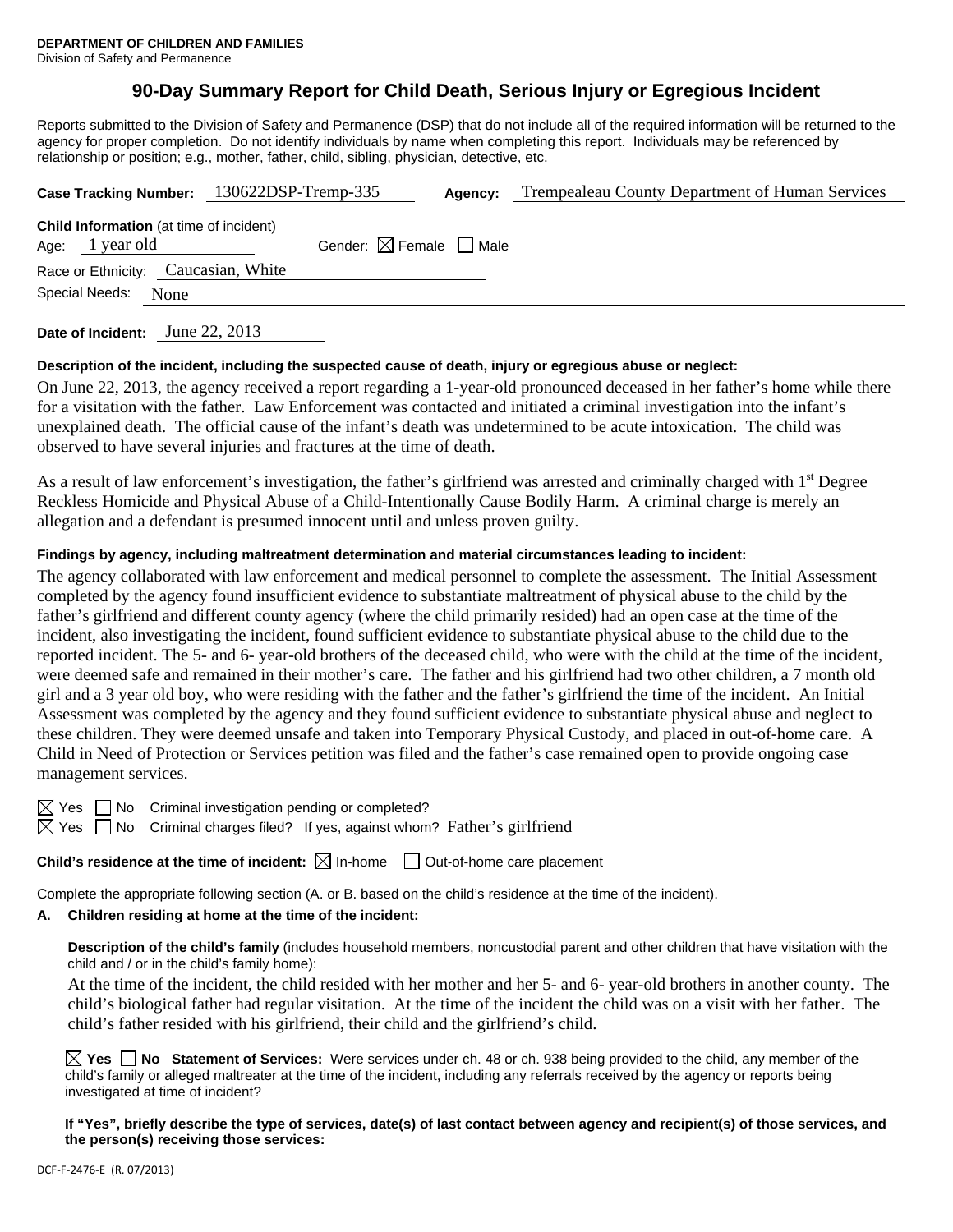At the time of the incident, the child was under a Consent Decree in a different county. The last contact the other agency had with the father and his girlfriend was on June 4, 2013.

#### **Summary of all involvement in services as adults under ch. 48 or ch. 938 by child's parents or alleged maltreater in the previous five years:** (Does not include the current incident.)

On February 25, 2013 a different agency screened-in a CPS Report alleging physical abuse to the child. An assessment was completed by the agency and the allegation of physical abuse was found to require services. A Consent Decree was filed on June 4, 2013 and the case was open to provide ongoing case management at the time of the incident.

#### **Summary of actions taken by the agency under ch. 48, including any investigation of a report or referrals to services involving the child, any member of the child's family living in this household and the child's parents and alleged maltreater.** (Does not include the current incident.)

(Note: Screened out reports listed in this section may include only the date of the report, screening decision, and if a referral to services occurred at Access. Reports that do not constitute a reasonable suspicion of maltreatment or a reason to believe that the child is threatened with harm are not required to be screened in for an initial assessment, and no further action is required by the agency.)

N/A

**Summary of any investigation involving the child, any member of the child's family and alleged maltreater conducted under ch. 48 or ch. 938 and any services provided to the child and child's family since the date of the incident:**  The agency collaborated with law enforcement and medical personnel to complete the assessment. The Initial Assessment completed by the agency found insufficient evidence to substantiate maltreatment of physical abuse to the child by the father's girlfriend and different county agency (where the child primarily resided) had an open case at the time of the incident, also investigating the incident, found sufficient evidence to substantiate physical abuse to the child due to the reported incident. The 5- and 6- year-old brothers of the deceased child, who were with the child at the time of the incident, were deemed safe and remained in their mother's care. The father and his girlfriend had two other children, a 7 month old girl and a 3 year old boy, who were residing with the father and the father's girlfriend the time of the incident. An Initial Assessment was completed by the agency and they found sufficient evidence to substantiate physical abuse and neglect to these children. They were deemed unsafe and taken into Temporary Physical Custody, and placed in out-of-home care. A Child in Need of Protection or Services petition was filed and the father's case remained open to provide ongoing case management services.

#### **B. Children residing in out-of-home care (OHC) placement at time of incident:**

# **Description of the OHC placement and basis for decision to place child there:**

N/A

# **Description of all other persons residing in the OHC placement home:**

N/A

**Licensing history:** Including type of license, duration of license, summary of any violations by licensee or an employee of licensee that constitutes a substantial failure to protect and promote the welfare of the child. N/A

#### **Summary of any actions taken by agency in response to the incident:** (Check all that apply.)

|             | Screening of Access report                           | Attempted or successful reunification             |
|-------------|------------------------------------------------------|---------------------------------------------------|
| MMMMMM      | Protective plan implemented                          | Referral to services                              |
|             | Initial assessment conducted                         | <b>Transportation assistance</b>                  |
|             | Safety plan implemented                              | Collaboration with law enforcement                |
|             | Temporary physical custody of child                  | Collaboration with medical professionals          |
|             | Petitioned for court order / CHIPS (child in need of | Supervised visitation                             |
|             | protection or services)                              | Case remains open for services                    |
| $\boxtimes$ | Placement into foster home                           | Case closed by agency                             |
| $\Box$      | <b>Placement with relatives</b>                      | Initiated efforts to address or enhance community |
|             | Ongoing Services case management                     | collaboration on CA/N cases                       |
|             |                                                      | Other (describe):                                 |
|             |                                                      |                                                   |